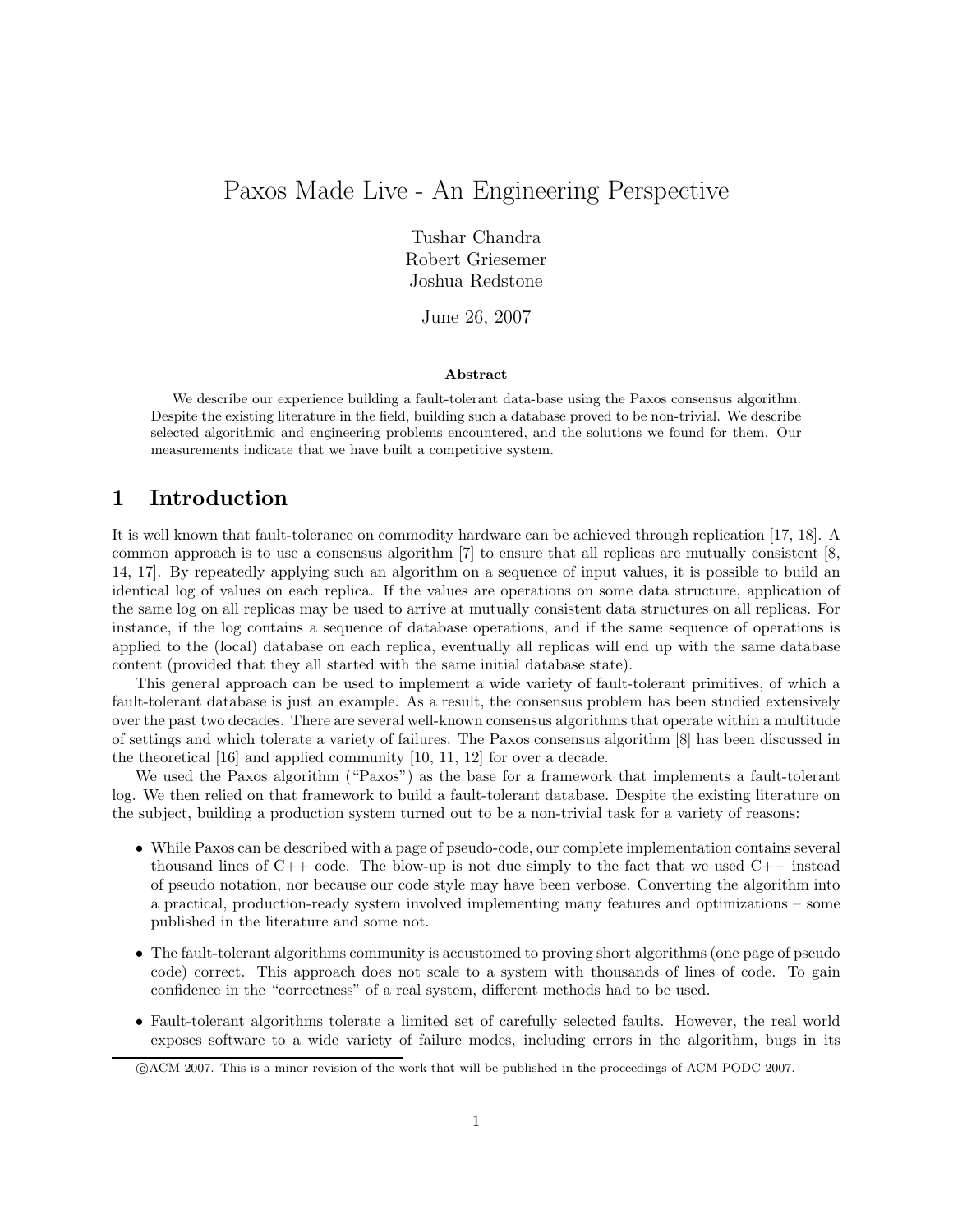implementation, and operator error. We had to engineer the software and design operational procedures to robustly handle this wider set of failure modes.

• A real system is rarely specified precisely. Even worse, the specification may change during the implementation phase. Consequently, an implementation should be malleable. Finally, a system might "fail" due to a misunderstanding that occurred during its specification phase.

This paper discusses a selection of the algorithmic and engineering challenges we encountered in moving Paxos from theory to practice. This exercise took more R&D efforts than a straightforward translation of pseudo-code to  $C_{++}$  might suggest.

The rest of this paper is organized as follows. The next two sections expand on the motivation for this project and describe the general environment into which our system was built. We then provide a quick refresher on Paxos. We divide our experiences into three categories and discuss each in turn: algorithmic gaps in the literature, software engineering challenges, and unexpected failures. We conclude with measurements of our system, and some broader observations on the state of the art in our field.

# 2 Background

Chubby [1] is a fault-tolerant system at Google that provides a distributed locking mechanism and stores small files. Typically there is one Chubby instance, or "cell", per data center. Several Google systems – such as the Google Filesystem (GFS)  $[4]$  and Bigtable  $[2]$  – use Chubby for distributed coordination and to store a small amount of metadata.

Chubby achieves fault-tolerance through replication. A typical Chubby cell consists of five replicas, running the same code, each running on a dedicated machine. Every Chubby object (e.g., a Chubby lock, or file) is stored as an entry in a database. It is this database that is replicated. At any one time, one of these replicas is considered to be the "master".

Chubby clients (such as GFS and Bigtable) contact a Chubby cell for service. The master replica serves all Chubby requests. If a Chubby client contacts a replica that is not the master, the replica replies with the master's network address. The Chubby client may then contact the master. If the master fails, a new master is automatically elected, which will then continue to serve traffic based on the contents of its local copy of the replicated database. Thus, the replicated database ensures continuity of Chubby state across master failover.

The first version of Chubby was based on a commercial, third-party, fault-tolerant database; we will refer to this database as "3DB" for the rest of this paper. This database had a history of bugs related to replication. In fact, as far as we know, the replication mechanism was not based on a proven replication algorithm and we do not know if it is correct. Given the history of problems associated with that product and the importance of Chubby, we eventually decided to replace 3DB with our own solution based on the Paxos algorithm.

# 3 Architecture outline

Figure 1 illustrates the architecture of a single Chubby replica. A fault-tolerant replicated log based on the Paxos algorithm sits at the bottom of the protocol stack. Each replica maintains a local copy of the log. The Paxos algorithm is run repeatedly as required to ensure that all replicas have identical sequences of entries in their local logs. Replicas communicate with each other through a Paxos-specific protocol.

The next layer is a fault-tolerant replicated database which includes a local copy of the database at each replica. The database consists of a local snapshot and a replay-log of database operations. New database operations are submitted to the replicated log. When a database operation appears at a replica, it is applied on that replica's local database copy.

Finally, Chubby uses the fault-tolerant database to store its state. Chubby clients communicate with a single Chubby replica through a Chubby-specific protocol.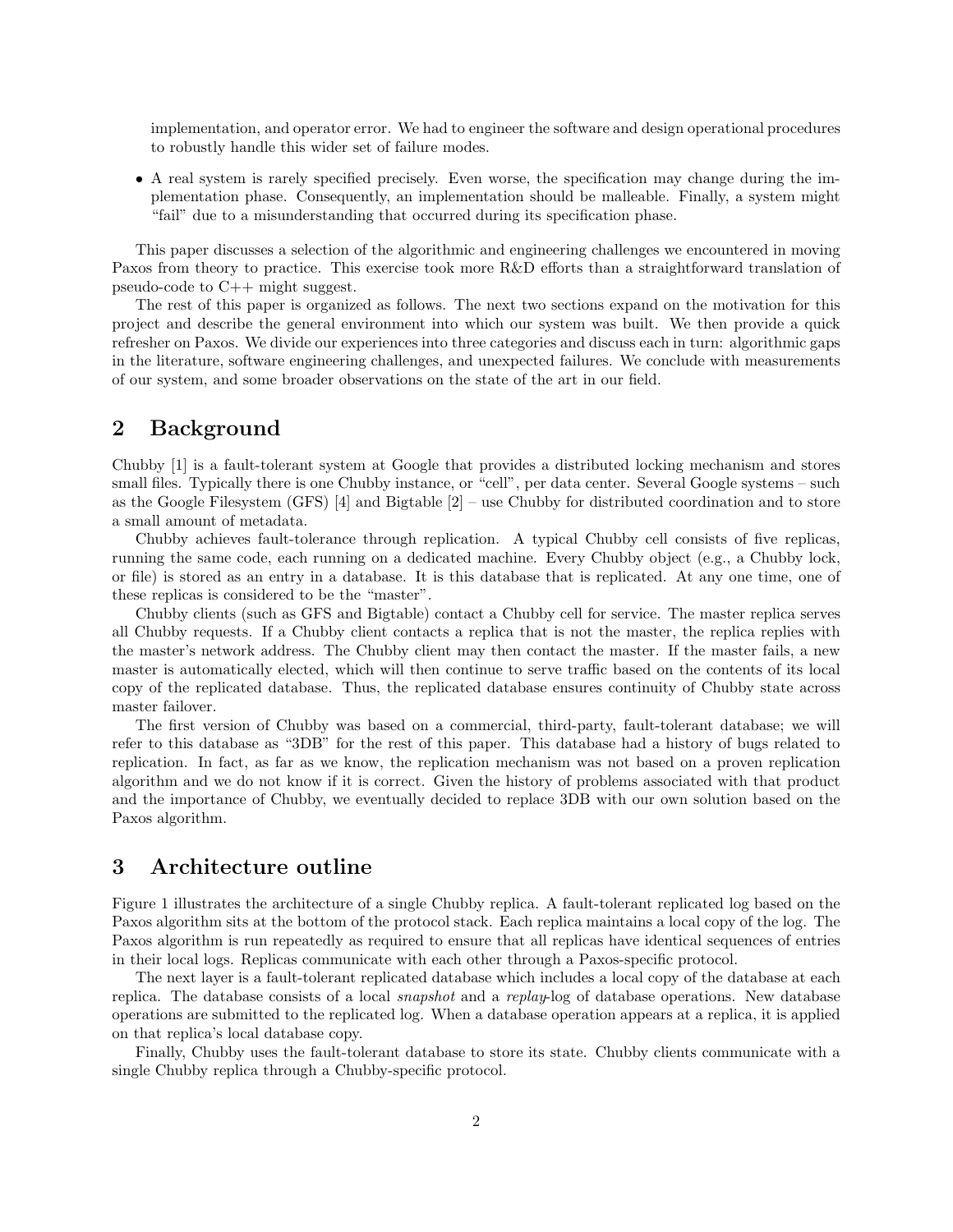

Figure 1: A single Chubby replica.

We devoted effort to designing clean interfaces separating the Paxos framework, the database, and Chubby. We did this partly for clarity while developing this system, but also with the intention of reusing the replicated log layer in other applications. We anticipate future systems at Google that seek fault-tolerance through replication. We believe that a fault-tolerant log is a powerful primitive on which to build such systems.

Our fault-tolerant log's API is depicted in Figure 2. It contains a call to submit a new value to the log. Once a submitted value enters the fault-tolerant log, our system invokes a callback to the client application at each replica and passes the submitted value.

Our system is multi-threaded and multiple values can be submitted concurrently on different threads. The replicated log does not create its own threads but can be invoked concurrently by any number of threads. This approach to threading helps in testing the system, as we will show in more detail later in the paper.

# 4 On Paxos

In this section we give an informal overview of the basic Paxos algorithm and outline how to chain together multiple executions of it (Multi-Paxos). We refer the reader to the literature for more formal descriptions and correctness proofs [8, 9, 16]. Readers who are familiar with Paxos may skip directly to the next section.

### 4.1 Paxos Basics

Paxos is a consensus algorithm executed by a set of processes, termed replicas, to agree on a single value in the presence of failures. Replicas may crash and subseqently recover. The network may drop messages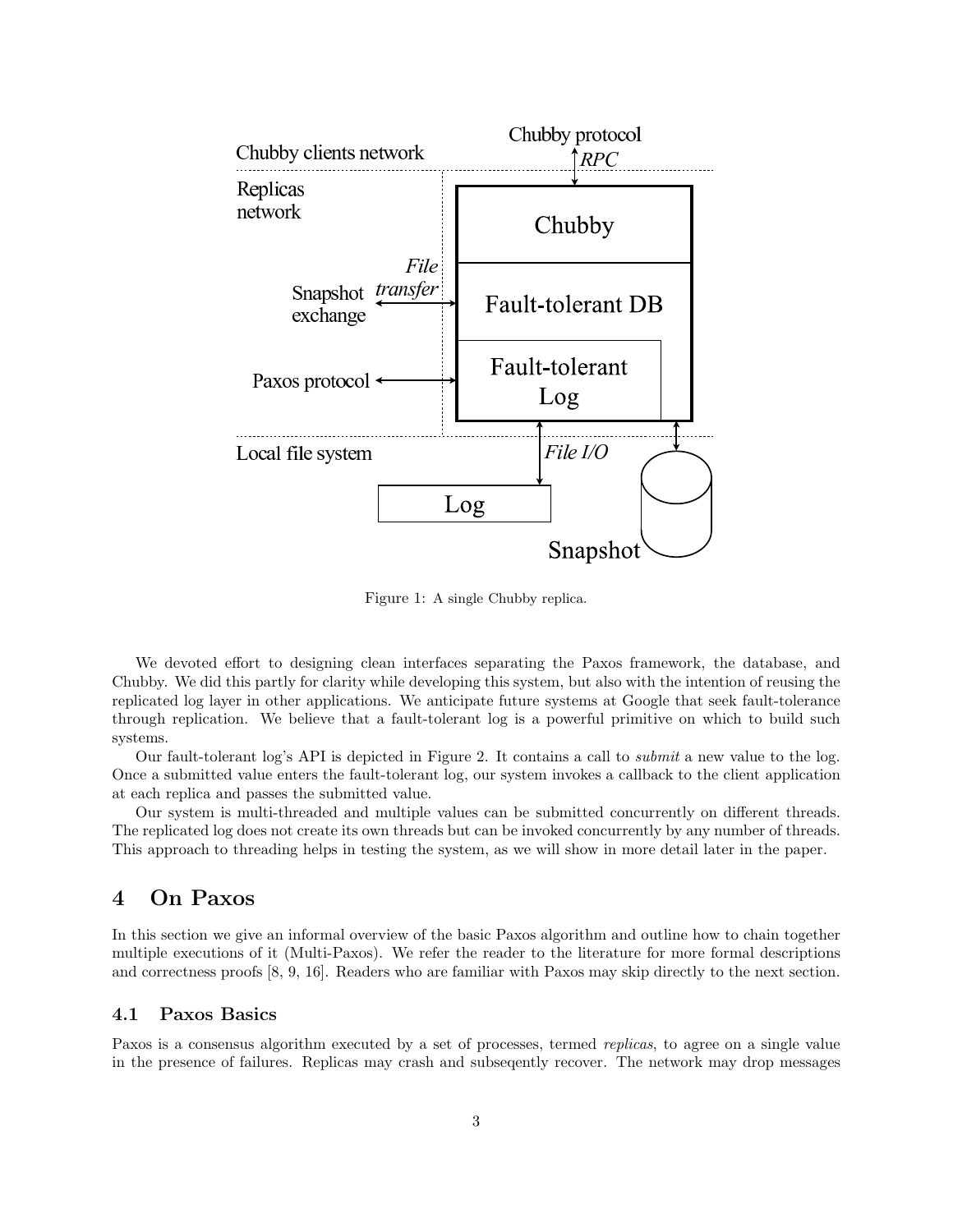

Figure 2: API for fault-tolerant log.

between replicas. Replicas have access to persistent storage that survives crashes. Some replicas may submit values for consensus. If eventually a majority of the replicas run for long enough without crashing and there are no failures, all running replicas are guaranteed to agree on one of the values that was submitted. In our system, the value to be agreed upon is the next entry in a (replicated) log as described in the introduction.

The algorithm consists of three phases, which may be repeated (because of failures):

- 1. Elect a replica to be the coordinator.
- 2. The coordinator selects a value and broadcasts it to all replicas in a message called the accept message. Other replicas either acknowledge this message or reject it.
- 3. Once a majority of the replicas acknowledge the coordinator, consensus has been reached, and the coordinator broadcasts a commit message to notify replicas.

To provide some intuition about how the algorithm works, consider first the case in which there is only a single coordinator and no failures. Consensus is reached once a majority of replicas receive the accept message from the coordinator and acknowledge it. Subsequently, if any minority of the replicas fail, we are still guaranteed that at least one replica will be alive that received the consensus value.

In reality the coordinator may fail. Paxos does not require that only one replica act as coordinator at a time. Multiple replicas may decide to become coordinators and execute the algorithm at any time. Typically the system is engineered to limit coordinator turnover, as it can delay reaching consensus.

This flexible election policy means there may be multiple replicas who simultaneously believe they are the coordinator. Further, these coordinators may select different values. Paxos ensures consensus can be reached on a single value (it can be from any coordinator) by introducing two extra mechanisms: 1) assigning an ordering to the successive coordinators; and 2) restricting each coordinator's choice in selecting a value.

Ordering the coordinators allows each replica to distinguish between the current coordinator and previous coordinators. In this way, replicas can reject messages from old coordinators and prevent them from disrupting consensus once it is reached. Paxos orders the coordinators by assigning them an increasing sequence number as follows. Each replica keeps track of the most recent sequence number it has seen so far. When a replica wants to become coordinator, it generates a unique<sup>1</sup> sequence number higher than any it has seen,

<sup>&</sup>lt;sup>1</sup>For example, in a system with n replicas, assign each replica r a unique id  $i_r$  between 0 and n – 1. Replica r picks the smallest sequence number s larger than any it has seen such that s mod  $n = i<sub>r</sub>$ .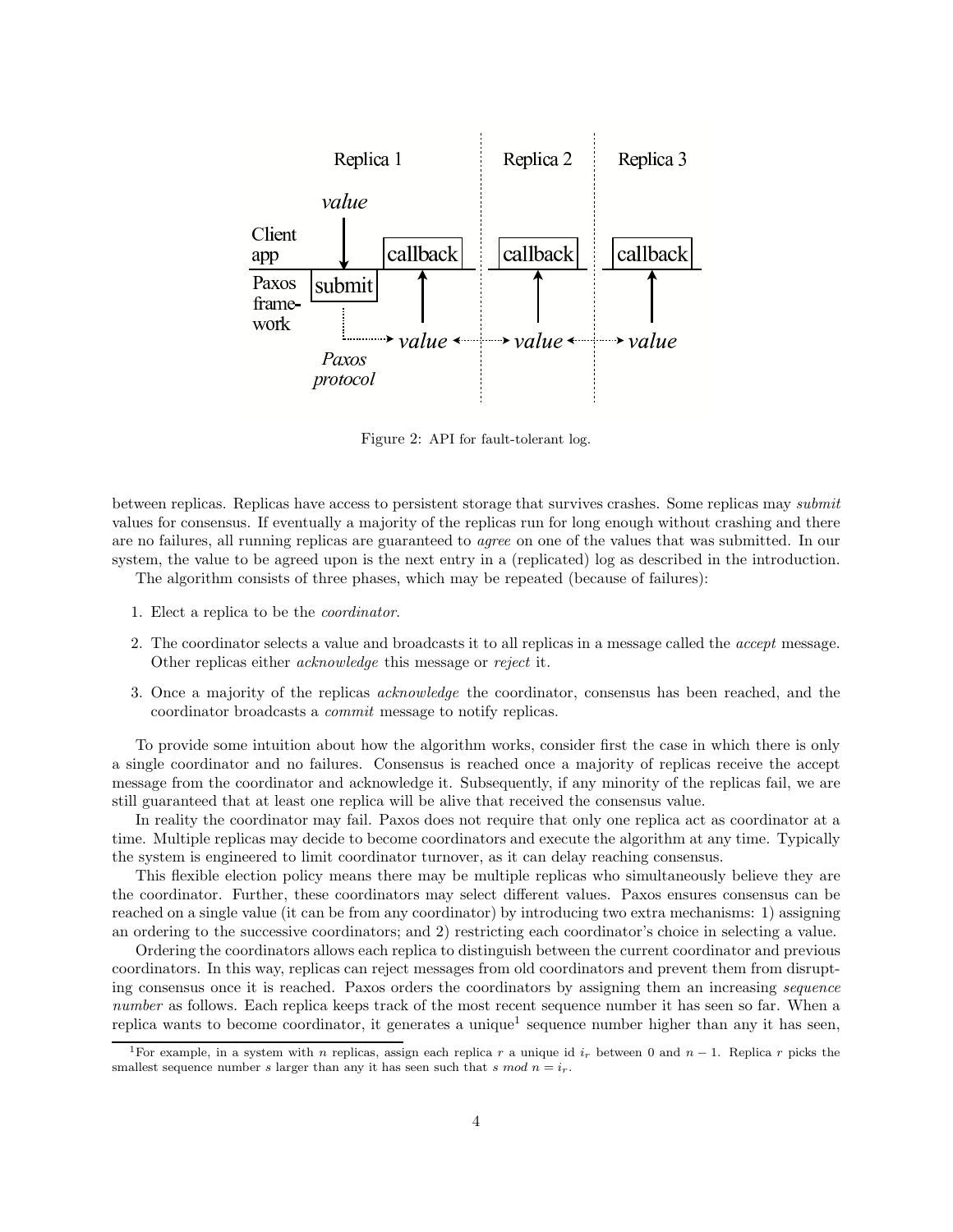and broadcasts it to all replicas in a propose message. If a majority of replicas reply and indicate they have not seen a higher sequence number, then the replica acts as a coordinator. These replies are called *promise* messages since replicas promise henceforth to reject messages from old coordinators. This propose/promise message exchange constitutes step 1 listed above.

Once consensus is reached on a value, Paxos must force future coordinators to select that same value in order to ensure continued agreement. To guarantee this, the promise messages from replicas include the most recent value they have heard, if any, along with the sequence number of the coordinator from whom they heard it. The new coordinator chooses the value from the most recent coordinator. If none of the promise messages contain a value, the coordinator is free to choose a submitted value.

The reasoning why this works is subtle, but proceeds roughly as follows. The new coordinator requires a response to the propose message from a majority of replicas. Therefore, if consensus was achieved by a previous coordinator, the new coordinator is guaranteed to hear about the value decided upon from at least one replica. By induction, that value will have the highest sequence number of all responses received, and so will be selected by the new coordinator.

### 4.2 Multi-Paxos

Practical systems use Paxos as a building block to achieve consensus on a sequence of values, such as in a replicated log. The simple way to implement this is to repeatedly execute the Paxos algorithm. We term each execution an instance of Paxos. We refer to submitting a value to Paxos (or equivalently, to the log) to mean executing an instance of Paxos while submitting that value.

In Multi-Paxos some slow *(lagging)* replicas might not have participated in recent Paxos instances. We use a catch-up mechanism to enable lagging replicas to catch up with leading replicas.

Each replica maintains a locally persistent log to record all Paxos actions. When a replica crashes and subsequently recovers, it replays the persistent log to reconstruct its state prior to crashing. Replicas also use this log when helping lagging replicas to catch up. The Paxos algorithm as described thus far requires all message senders to log their state before sending messages – thus the algorithm requires a sequence of five writes (for each of the propose, promise, accept, acknowledgment, and commit messages) to disk on its critical path. Note that all writes have to be flushed to disk immediately before the system can proceed any further. In a system where replicas are in close network proximity, disk flush time can dominate the overall latency of the implementation.

There is a well-known optimization to reduce the number of messages involved by chaining together multiple Paxos instances [9]. Propose messages may be omitted if the coordinator identity does not change between instances. This does not interfere with the properties of Paxos because any replica at any time can still try to become coordinator by broadcasting a propose message with a higher sequence number. In order to avail itself of this optimization, a Multi-Paxos algorithm may be designed to pick a coordinator for long periods of time, trying not to let the coordinator change. We refer to this coordinator as the master. With this optimization, the Paxos algorithm only requires a single write to disk per Paxos instance on each replica, executed in parallel with each other. The master writes to disk immediately after sending its accept message and other replicas write to disk prior to sending their acknowledge message.

In order to get additional throughput in a concurrent system, it is possible to batch a collection of values submitted by different application threads into a single Paxos instance.

# 5 Algorithmic challenges

While the core Paxos algorithm is well-described, implementing a fault-tolerant log based on it is a non-trivial endeavor. Some of the complications are due to imperfections found in the real world (such as hard disk failures, or finite resources), and some are due to additional requirements (for instance, "master leases"). Many of these challenges have algorithmic solutions that are intimately connected with the core Paxos algorithm. In the following we describe a number of mechanisms that we introduced.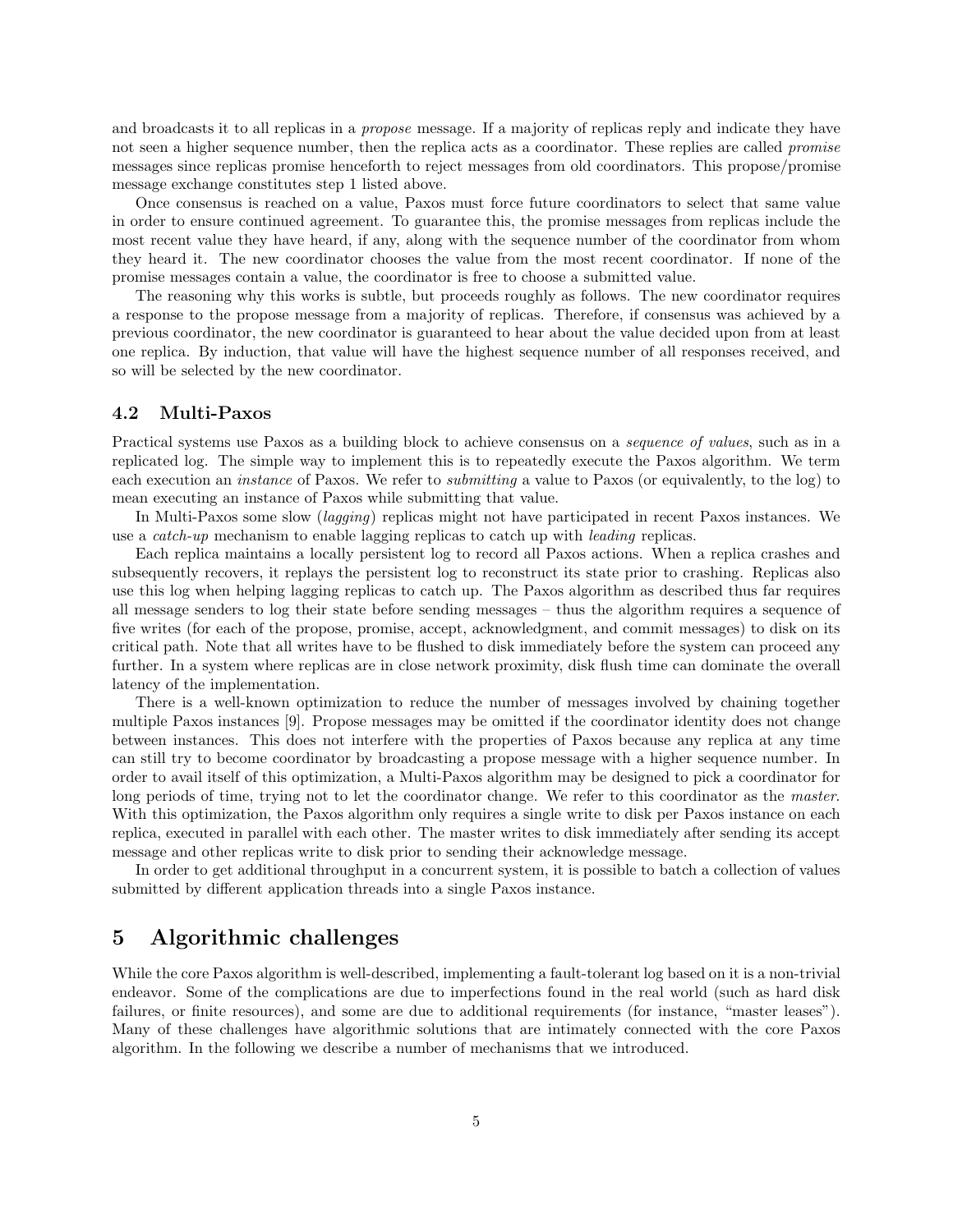### 5.1 Handling disk corruption

Replicas witness disk corruption from time to time. A disk may be corrupted due to a media failure or due to an operator error (an operator may accidentally erase critical data). When a replica's disk is corrupted and it loses its persistent state, it may renege on promises it has made to other replicas in the past. This violates a key assumption in the Paxos algorithm. We use the following mechanism to address this problem [14].

Disk corruptions manifest themselves in two ways. Either file(s) contents may change or file(s) may become inaccessible. To detect the former, we store the checksum of the contents of each file in the file<sup>2</sup>. The latter may be indistinguishable from a new replica with an empty disk – we detect this case by having a new replica leave a marker in GFS after start-up. If this replica ever starts again with an empty disk, it will discover the GFS marker and indicate that it has a corrupted disk.

A replica with a corrupted disk rebuilds its state as follows. It participates in Paxos as a non-voting member; meaning that it uses the catch-up mechanism to catch up but does not respond with promise or acknowledgment messages. It remains in this state until it observes one complete instance of Paxos that was started after the replica started rebuilding its state. By waiting for the extra instance of Paxos, we ensure that this replica could not have reneged on an earlier promise.

This mechanism enables the following optimization to improve the latency of the system. Since the system can now deal with occasional disk corruption, under some circumstances it may be acceptable not to flush writes to disk immediately<sup>3</sup>. While we have considered schemes to exploit this observation, we have not implemented them yet.

#### 5.2 Master leases

When the basic Paxos algorithm is used to implement a replicated data structure, reads of the data structure require executing an instance of Paxos. This serializes the read with respect to updates and ensures that the current state is read. In particular, read operations cannot be served out of the master's copy of the data structure because it is possible that other replicas have elected another master and modified the data structure without notifying the old master. In this case, the read operation at the master runs the risk of returning stale data. Since read operations usually comprise a large fraction of all operations, serializing reads through Paxos is expensive.

The workaround is to implement master leases [5] with the following semantics: as long as the master has the lease, it is guaranteed that other replicas cannot successfully submit values to Paxos. Thus a master with the lease has up-to-date information in its local data structure which can be used to serve a read operation purely locally. By making the master attempt to renew its lease before it expires we can ensure that a master has a lease most of the time. With our system, masters successfully maintain leases for several days at a time.

In our implementation, all replicas implicitly grant a lease to the master of the previous Paxos instance and refuse to process Paxos messages from any other replica while the lease is held. The master maintains a shorter timeout for the lease than the replicas – this protects the system against clock drift. The master periodically submits a dummy "heartbeat" value to Paxos to refresh its lease.

The Multi-Paxos optimization exhibits the following stability problem when there are intermittent network outages. When a master temporarily disconnects, Paxos will elect a new master. The new master will maintain a fixed sequence number across instances of Paxos. In the mean time, when the disconnected old master tries to run the Paxos algorithm, if it manages to connect with another replica, it may increase its sequence number. When it reconnects, it may have a higher sequence number than the new master and be able to replace the new master. Later it may disconnect again, and the cycle can repeat itself.

This behavior is undesirable as Chubby master changes have a negative impact on some of its users. Furthermore, this behavior can degenerate into rapid master changes in a network with poor connectivity.

 $2$ This mechanism will not detect files that roll back to an old state. We believe this is an unlikely scenario and chose not to handle it explicitly. Our distributed checksum mechanism, described later, may detect this type of problem.

<sup>3</sup>For example, if the operating system and the hardware underlying each replica rarely fail and failures at different replicas are independent of each other, it is possible to modify our system so it does not need to flush writes to disk.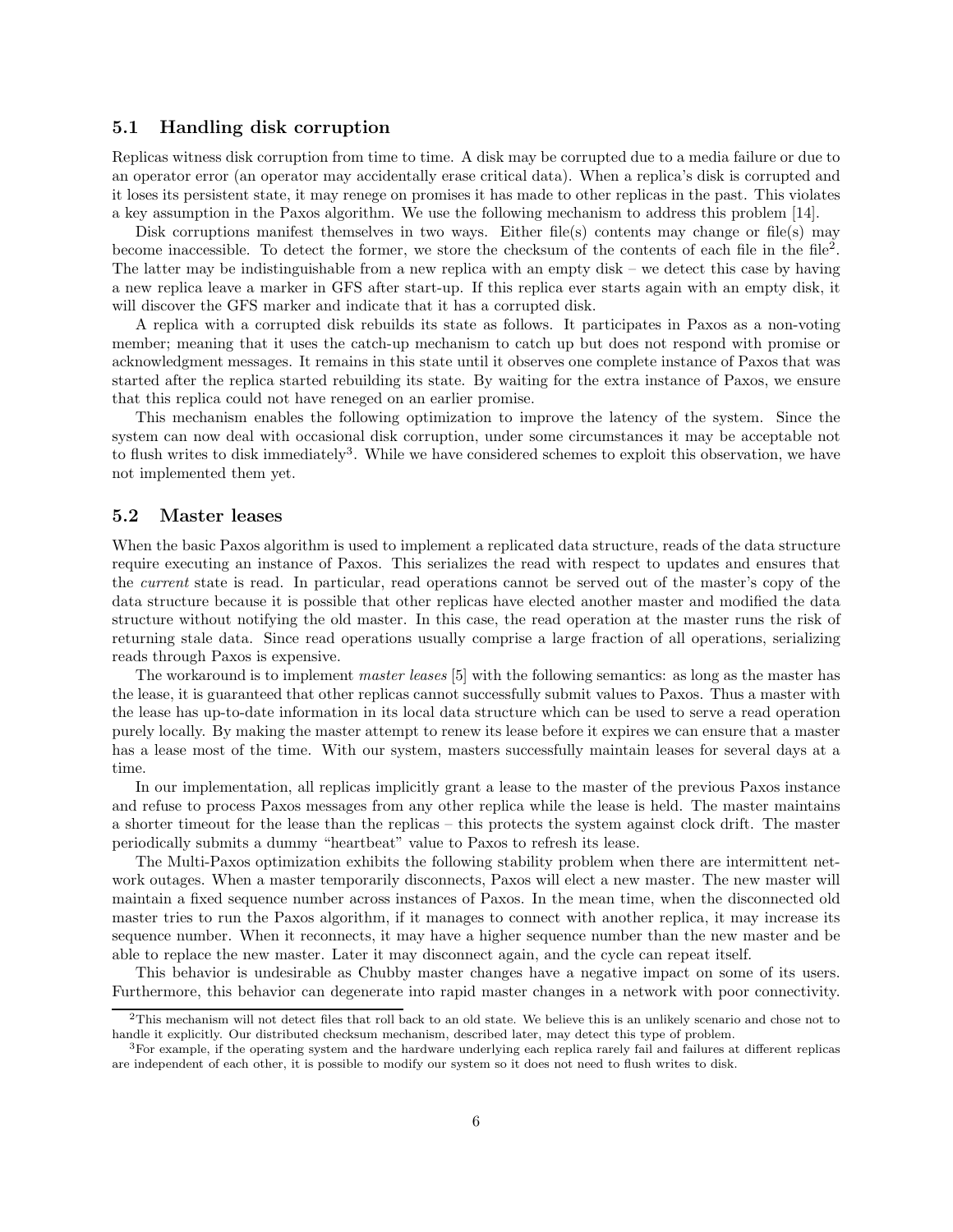In our implementation the master periodically boosts its sequence number by running a full round of the Paxos algorithm, including sending propose messages<sup>4</sup>. Boosting with the right frequency avoids this type of master churn in most cases.

Note that it is possible to extend the concept of leases to all replicas. This will allow any replica with a lease to serve read requests from its local data structure. This extended lease mechanism is useful when read traffic significantly exceeds write traffic. We have examined algorithms for replica leases, but have not implemented them yet.

### 5.3 Epoch numbers

Requests (by a Chubby client) submitted to a Chubby cell are directed to the current Chubby master replica. From the time when the master replica receives the request to the moment the request causes an update of the underlying database, the replica may have lost its master status. It may even have lost master status and regained it again. Chubby requires an incoming request to be aborted if mastership is lost and/or re-acquired during the handling of the request. We needed a mechanism to reliably detect master turnover and abort operations if necessary.

We solved this problem by introducing a global epoch number with the following semantics. Two requests for the epoch number at the master replica receive the same value iff that replica was master continuously for the time interval between the two requests. The epoch number is stored as an entry in the database, and all database operations are made conditional on the value of the epoch number.

### 5.4 Group membership

Practical systems must be able to handle changes in the set of replicas. This is referred to as the group membership problem in the literature [3]. Some Paxos papers point out that the Paxos algorithm itself can be used to implement group membership [8]. While group membership with the core Paxos algorithm is straightforward, the exact details are non-trivial when we introduce Multi-Paxos, disk corruptions, etc. Unfortunately the literature does not spell this out, nor does it contain a proof of correctness for algorithms related to group membership changes using Paxos. We had to fill in these gaps to make group membership work in our system. The details – though relatively minor – are subtle and beyond the scope of this paper.

#### 5.5 Snapshots

As described thus far, the repeated application of a consensus algorithm to create a replicated log will lead to an ever growing log. This has two problems: it requires unbounded amounts of disk space; and perhaps worse, it may result in unbounded recovery time since a recovering replica has to replay a potentially long log before it has fully caught up with other replicas. Since the log is typically a sequence of operations to be applied to some data structure, and thus implicitly (through replay) represents a persistent form of that data structure, the problem is to find an alternative persistent representation for the data structure at hand. An obvious mechanism is to persist – or *snapshot* – the data structure directly, at which point the log of operations leading to the current state of the data structure is no longer needed. For example, if the data structure is held in memory, we take a snapshot by serializing it on disk. If the data structure is kept on disk, a snapshot may just be an on-disk copy of it.

By itself, the Paxos framework does not know anything about the data structure we are trying to replicate; its only concern is the consistency of the replicated log. It is the particular application using the Paxos framework that has all the knowledge about the replicated data structure. Thus the application must be responsible for taking snapshots. Our framework provides a mechanism that allows client applications, e.g. our fault-tolerant database, to inform the framework that a snapshot was taken; the client application is free to take a snapshot at any point. When the Paxos framework is informed about a snapshot, it will truncate its log by deleting log entries that precede the snapshot. Should the replica fail, during subsequent recovery

<sup>&</sup>lt;sup>4</sup>In a loaded system, under one percent of the Paxos instances run the full Paxos algorithm.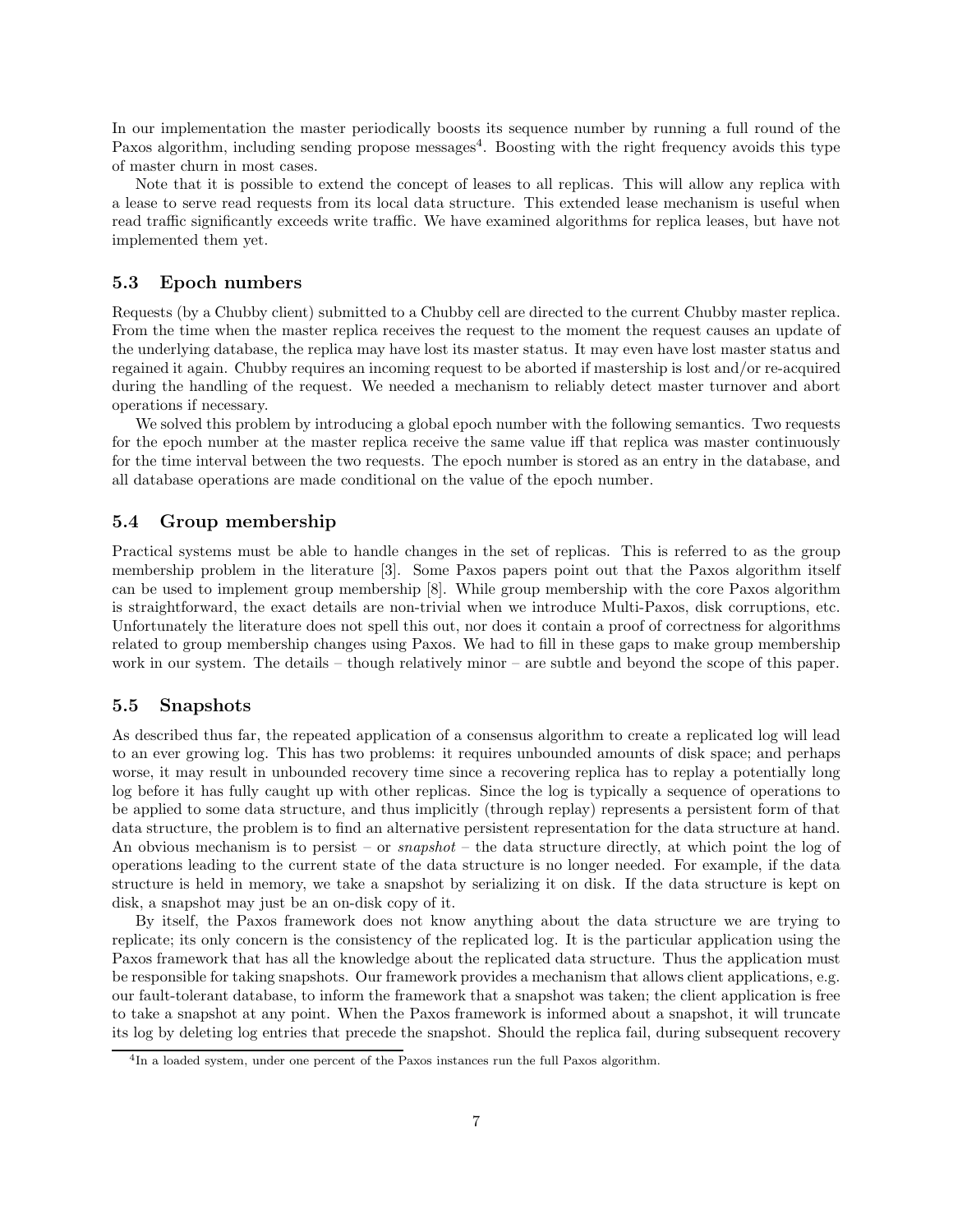it will simply install the latest snapshot and then replay the truncated log to rebuild its state. Snapshots are not synchronized across replicas; each replica independently decides when to create a snapshot.

This mechanism appears straightforward at first and is mentioned briefly in the literature [8]. However, it introduces a fair amount of complexity into the system: the persistent state of a replica now comprises a log and a snapshot that have to be maintained consistently. The log is fully under the framework's control, while the snapshot format is application-specific. Some aspects of the snapshot machinery are of particular interest:

• The snapshot and log need to be mutually consistent. Each snapshot needs to have information about its contents relative to the fault-tolerant log. In our framework we introduced the concept of a snapshot handle for this purpose. The snapshot handle contains all the Paxos-specific information related to a particular snapshot. When creating a snapshot (which is under control of the application) the corresponding snapshot handle (provided by the framework) needs to be stored by the application as well. When recovering a snapshot, the application must return the snapshot handle to the framework, which in turn will use the information in the handle to coordinate the snapshot with the log.

Note that the handle is really a snapshot of the Paxos state itself. In our system, it contains the Paxos instance number corresponding to the (log) snapshot and the group membership at that point.

- Taking a snapshot takes time and in some situations we cannot afford to freeze a replica's log while it is taking a snapshot. In our framework, taking a snapshot is split into three phases. First, when the client application decides to take a snapshot, it requests a snapshot handle. Next, the client application takes its snapshot. It may block the system while taking the snapshot, or – more likely – spawn a thread that takes a snapshot while the replica continues to participate in Paxos. The snapshot must correspond to the client state at the log position when the handle was obtained. Thus if the replica continues to participate in Paxos while taking a snapshot, special precautions may have to be taken to snapshot the client's data structure while it is actively updated.<sup>5</sup> Finally, when the snapshot has been taken, the client application informs the framework about the snapshot and passes the corresponding snapshot handle. The framework then truncates the log appropriately.
- Taking a snapshot may fail. Our framework only truncates the log when it is informed that a snapshot has been taken and has received the corresponding snapshot handle. Thus, as long as the client application does not inform the framework, from the framework's viewpoint, no snapshot has been taken. This allows the client application to verify a snapshot's integrity and discard it if necessary. If there is a problem with the snapshot, the client doesn't ask the framework to truncate its log. A client application may even attempt to take several snapshots at the same time using this mechanism.
- While in catch-up, a replica will attempt to obtain missing log records. If it cannot obtain them (because no replica has old-enough log entries readily available), the replica will be told to obtain a snapshot from another replica. This snapshot's handle contains information about the Paxos instance up to which the snapshot captured the state. Once the snapshot has been received and installed, under most circumstances the lagging replica will be close to the leading replica. In order to completely catchup, the lagging replica asks for and receives the remaining log records from the leading replica to bring it fully up-to-date.

Note that a leading replica may even create a new snapshot while a lagging replica is installing an older snapshot – in a fault-tolerant system this cannot be avoided. In this scenario, the lagging replica may not be able to obtain any outstanding log records because the snapshot provider (and any other replicas) may have moved ahead in the meantime. The lagging replica will need to obtain a more recent snapshot.

<sup>5</sup>Our first implementation of the fault-tolerant database blocked the system very briefly while making an in-memory copy of the (small) database. It then stored the copied data on disk via a separate thread. Subsequently we implemented virtually pause-less snapshots. We now use a "shadow" data structure to track updates while the underlying database is serialized to disk.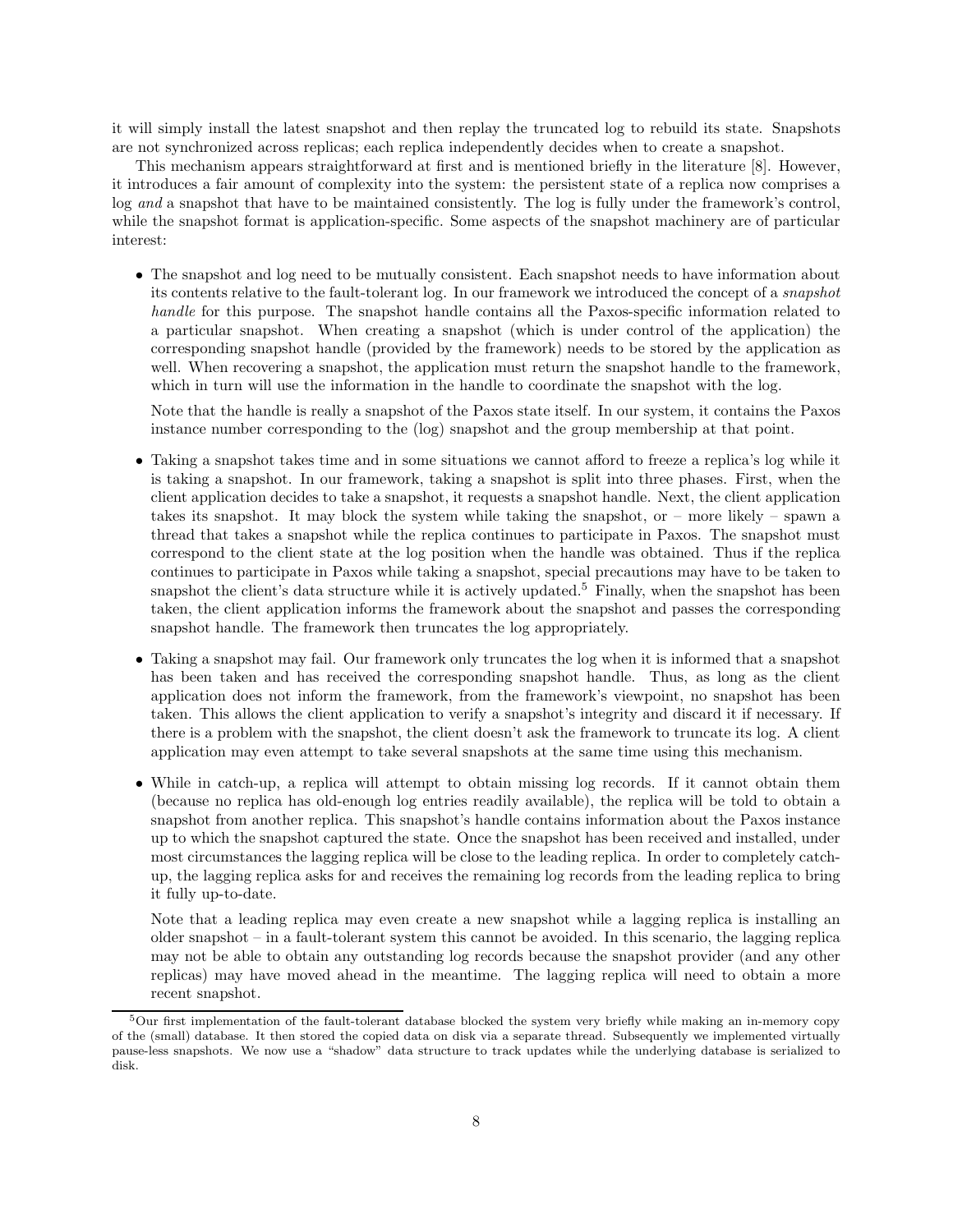Furthermore, the leading replica may fail after sending its snapshot. The catch-up mechanism must be able to recover from such problems by having the lagging replica contact another leading replica.

• We needed a mechanism to locate recent snapshots. Some applications may choose to transfer snapshots directly between leading and lagging replicas while others may ask a lagging replica to look up a snapshot on GFS. We implemented a general mechanism that allows an application to pass snapshot location information between leading and lagging replicas.

#### 5.6 Database transactions

The database requirements imposed by Chubby are simple: the database needs to store key-value pairs (with keys and values being arbitrary strings), and support common operations such as insert, delete, lookup, an atomic compare and swap (cas), and iteration over all entries. We implemented a log-structured design using a snapshot of the full database, and a log of database operations to be applied to that snapshot. The log of operations is the Paxos log. The implementation periodically takes a snapshot of the database state and truncates the log accordingly.

The cas operation needed to be atomic with respect to other database operations (potentially issued by a different replica). This was easily achieved by submitting all cas-related data as a single "value" to Paxos. We realized that we could extend this mechanism to provide transaction-style support without having to implement true database transactions. We describe our solution in more detail because we believe it to be useful in other contexts.

Our implementation hinges around a powerful primitive which we call MultiOp. All other database operations except for iteration are implemented as a single call to MultiOp. A MultiOp is applied atomically and consists of three components:

- 1. A list of tests called guard. Each test in guard checks a single entry in the database. It may check for the absence or presence of a value, or compare with a given value. Two different tests in the guard may apply to the same or different entries in the database. All tests in the guard are applied and MultiOp returns the results. If all tests are true, MultiOp executes top (see item 2 below), otherwise it executes f op (see item 3 below).
- 2. A list of database operations called **t\_op**. Each operation in the list is either an insert, delete, or lookup operation, and applies to a single database entry. Two different operations in the list may apply to the same or different entries in the database. These operations are executed<sup>6</sup> if **guard** evaluates to true.
- 3. A list of database operations called form. Like to p, but executed if guard evaluates to false.

Late in our development (and after we had implemented the database and MultiOp), we realized that we also needed epoch numbers to implement database operations for Chubby. With this additional requirement, all Chubby operations became associated with an epoch number and were required to fail if the Paxos epoch number changed. MultiOp proved useful in accomodating this new requirement. After we incorporated the Paxos epoch as a database entry, we were able to modify all previous calls to our database to include an additional guard to check for the epoch number.

# 6 Software Engineering

Fault-tolerant systems are expected to run continuously for long periods of time. Users are much less likely to tolerate bugs than in other systems. For instance, a layout bug exhibited by a document editor may be annoying to a user, but often it is possible to "work around" the issue, even though the bug is really at the

 $6$ Each MultiOp operation is serialized atomically with respect to other operations. The individual operations in the list are executed sequentially on the database.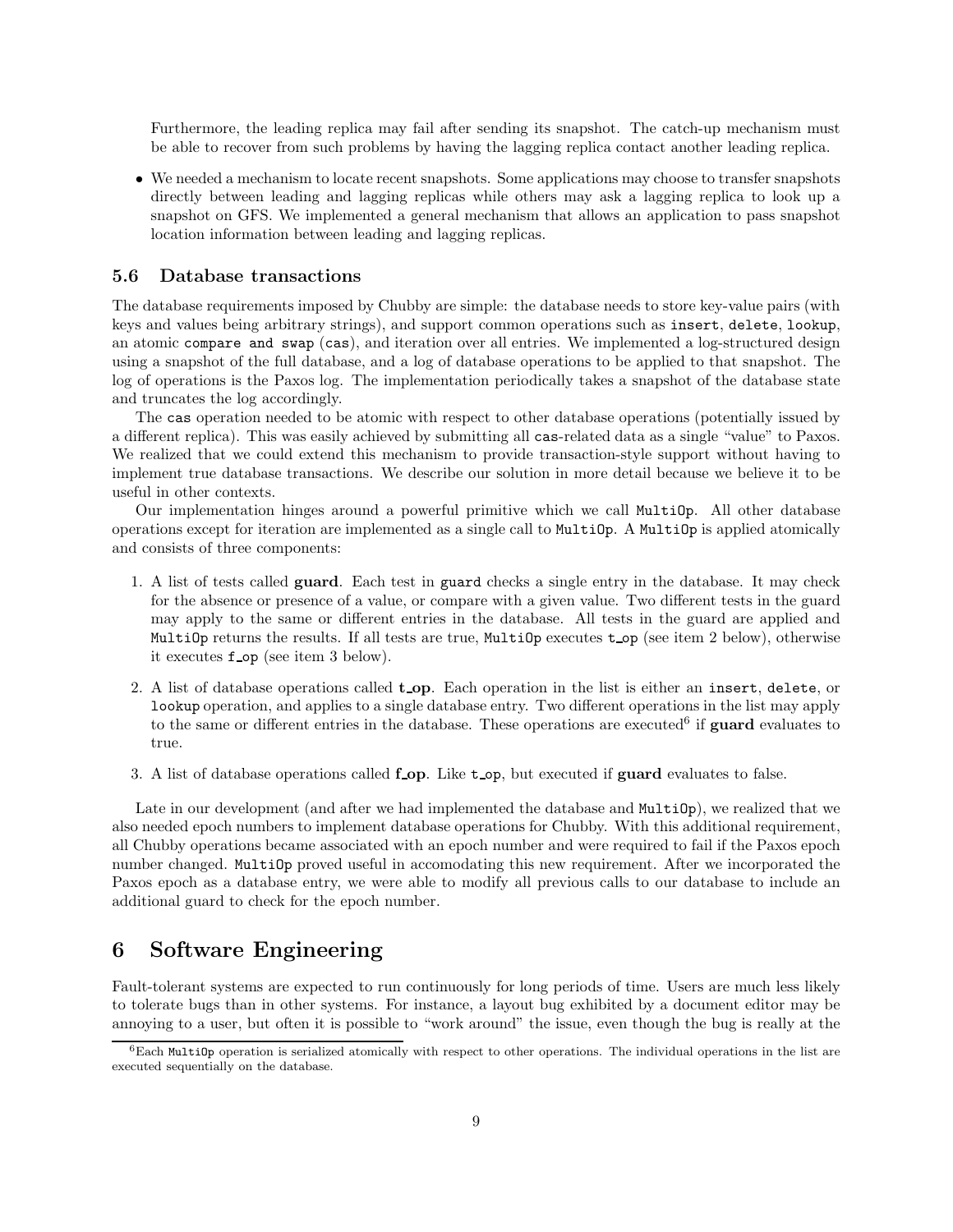core of what the software is supposed to do. A bug of similar gravity in a fault-tolerant system may make the system unusable.

We adopted several software engineering methods to give us confidence in the robustness of our implementation. We describe some of the methods we used in this section.

### 6.1 Expressing the algorithm effectively

Fault-tolerant algorithms are notoriously hard to express correctly, even as pseudo-code. This problem is worse when the code for such an algorithm is intermingled with all the other code that goes into building a complete system. It becomes harder to see the core algorithm, to reason about it, or to debug it when a bug is present. It also makes it difficult to change the core algorithm in response to a requirement change.

We addressed this problem by coding the core algorithm as two explicit state machines. For that purpose, we designed a simple state machine specification language and built a compiler to translate such specifications into C++. The language was designed to be terse so that a full algorithm can be rendered on a single screen. As an additional benefit, the state machine compiler also automatically generates code to log state transitions and measure code coverage to assist in debugging and testing.

We believe that choosing a specification language makes it easier to reason about and modify our state machines than an explicitly coded implementation that is intermingled with the rest of the system. This is illustrated by the following experience. Towards the end of our development of the fault-tolerant log, we had to make a fundamental change in our group membership algorithm. Prior to this change, a replica roughly went through three states. Initially it waited to join the group, then it joined the group, and finally it left the group. Once a replica left the group, it was not allowed to rejoin the group. We felt this approach was best because an intermittently failing replica would not be able to join the group and disrupt it for long. Intermittent failure turned out to be more common than originally anticipated because normal replicas exhibit intermittent failures from time to time. Thus, we needed to change the algorithm to have two states. Either a replica was in the group or it was out. A replica could switch between these two states often during the lifetime of the system. It took us about one hour to make this change and three days to modify our tests accordingly. Had we intermingled our state machines with the rest of the system, this change would have been more difficult to make.

#### 6.2 Runtime consistency checking

The chance for inconsistencies increases with the size of the code base, the duration of a project, and the number of people working simultaneously on the same code. We used various active self-checking mechanisms such as the liberal use of assert statements, and explicit verification code that tests data structures for consistency.

For example, we used the following database consistency check. The master periodically submits a checksum request to the database log. On receipt of this request, each replica computes a checksum of its local database<sup>7</sup> . Since the Paxos log serializes all operations identically on all replicas, we expect all replicas to compute the same checksum. After the master completes a checksum computation, it sends its checksum to all replicas which compare the master's checksum with their computed checksum.

We have had three database inconsistency incidents thus far:

- The first incident was due to an operator error.
- We have not found an explanation for the second incident. On replaying the faulty replica's log we found that it was consistent with the other replicas. Thus it is possible that this problem was caused by a random hardware memory corruption.
- We suspect the third was due to an illegal memory access from errant code in the included codebase (which is of considerable size). To protect against this possibility in the future, we maintain a second database of checksums and double-check every database access against the database of checksums.

<sup>&</sup>lt;sup>7</sup>We use a shadow datastructure to handle database operations concurrently with the checksum computation.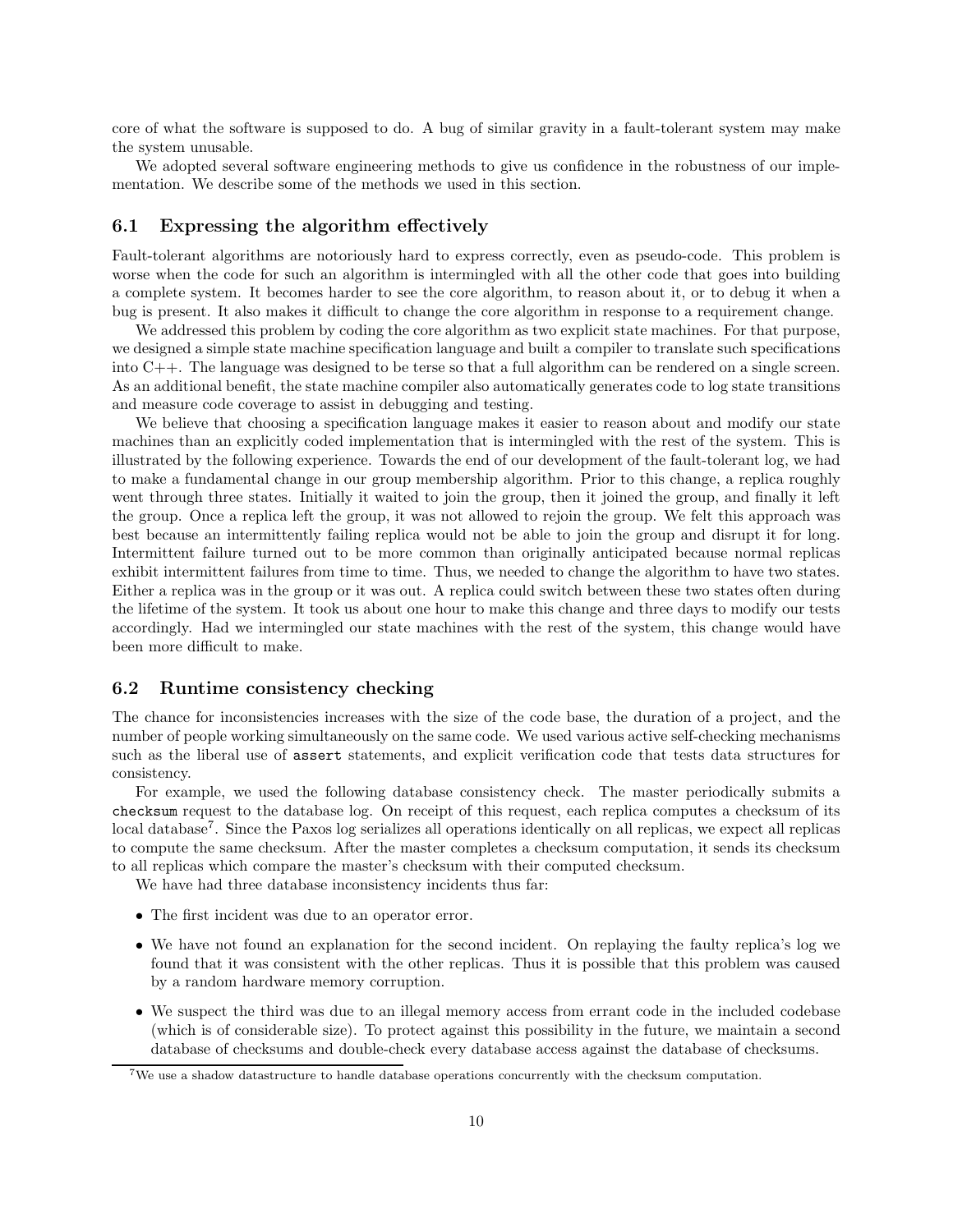In all three cases manual intervention appeared to resolve the problem before it became visible to Chubby.

### 6.3 Testing

Given the current state of the art, it is unrealistic to prove a real system such as ours correct. To achieve robustness, the best practical solution in addition to meticulous software engineering is to test a system thoroughly. Our system was designed to be testable from the onset and now contains an extensive suite of tests. In this section we describe two tests that take the system through a long sequence of random failures and verify that it behaves as expected. Both tests can run in one of two modes:

- 1. Safety mode. In this mode, the test verifies that the system is consistent. However, the system is not required to make any progress. For example, it is acceptable for an operation to fail to complete or to report that the system is unavailable.
- 2. Liveness mode. In this mode, the test verifies that the system is consistent and is making progress. All operations are expected to complete and the system is required to be consistent.

Our tests start in safety mode and inject random failures into the system. After running for a predetermined period of time, we stop injecting failures and give the system time to fully recover. Then we switch the test to liveness mode. The purpose for the liveness test is to verify that the system does not deadlock after a sequence of failures.

One of our tests verifies the fault-tolerant log. It simulates a distributed system consisting of a random number of replicas and takes our fault-tolerant log through a random sequence of network outages, message delays, timeouts, process crashes and recoveries, file corruptions, schedule interleavings, etc. We wanted this test to be repeatable to aid in debugging. To this end, we use a random number generator to determine the schedule of failures. The seed for the random number generator is given at the beginning of the test run. We ensure that two test runs with the same random number seed are identical by running the test in a single thread to remove unwanted non-determinism from multi-threading. This is possible because the fault-tolerant log does not create its own threads and can run in a single-threaded environment (even though it normally runs in a multi-threaded environment).

Each test execution reports success or failure. If a test fails, we rerun that test with the failing random number seed and with detailed logging turned on in a debugger to determine what went wrong. This is possible because these tests are repeatable.

This test proved useful in finding various subtle protocol errors, including errors in our group membership implementation, and our modifications to deal with corrupted disks. In order to measure the strength of this test, we left some protocol bugs found during code and design reviews in the system, and verified that our test system detected these bugs. After a number of bug fixes, the test became very stable. In order to improve its bug yield, we started running this test on a farm of several hundred Google machines at a time. We found additional bugs, some of which took weeks of simulated execution time (at extremely high failure rates) to find.

Another test verifies robustness of the new Chubby system against lower-level system and hardware failures. We implemented several hooks in our fault-tolerant log to inject failures. The test randomly invokes these hooks and verifies that higher levels of the system can cope. Our hooks can be used to crash a replica, disconnect it from other replicas for a period of time or force a replica to pretend that it is no longer the master. This test found five subtle bugs in Chubby related to master failover in its first two weeks. In the same vein, we built a filesystem with hooks to programmatically inject failures and are using it to test our ability to deal with filesystem failures.

In closing we point out a challenge that we faced in testing our system for which we have no systematic solution. By their very nature, fault-tolerant systems try to mask problems. Thus they can mask bugs or configuration problems while insidiously lowering their own fault-tolerance. For example, we have observed the following scenario. We once started a system with five replicas, but misspelled the name of one of the replicas in the initial group. The system appeared to run correctly as the four correctly configured replicas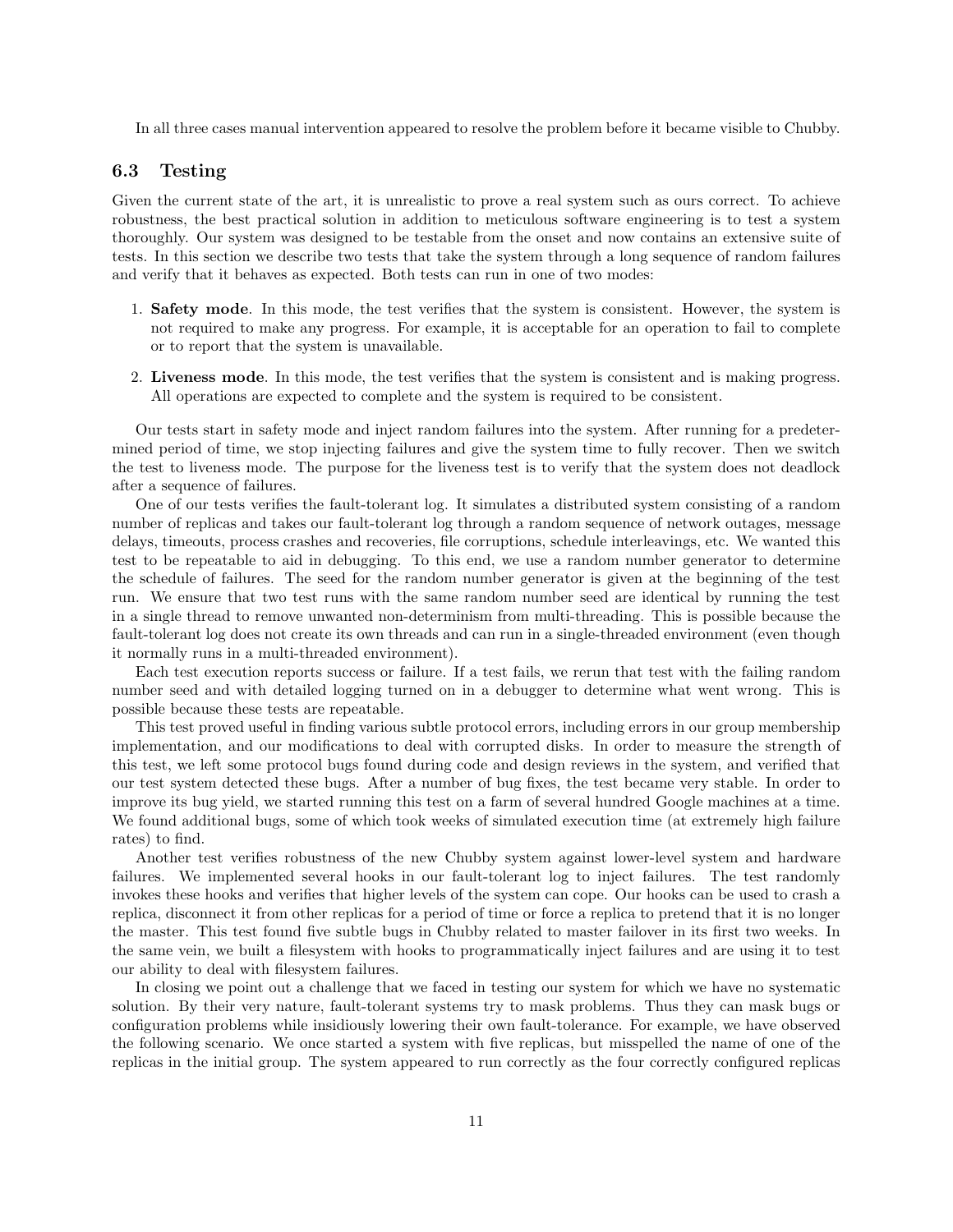were able to make progress. Further, the fifth replica continunously ran in catch-up mode<sup>8</sup> and therefore appeared to run correctly as well. However in this configuration the system only tolerates one faulty replica instead of the expected two. We now have processes in place to detect this particular type of problem. We have no way of knowing if there are other bugs/misconfigurations that are masked by fault-tolerance.

#### 6.4 Concurrency

At the onset of the project we were concerned about the problem of testing concurrent fault-tolerant code. In particular, we wanted our tests to be repeatable. As described earlier, our fault-tolerant log doesn't contain any of its own threads (even though it can handle concurrent requests on different threads). Threading is introduced at the edges of the code – where we receive calls from the networking layer. By making our tests repeatable, we were able to hunt down several obscure protocol errors during testing.

As the project progressed, we had to make several subsystems more concurrent than we had intended and sacrifice repeatability. Chubby is multi-threaded at its core, thus we cannot run repeatable tests against the complete system. Next we had to make our database multi-threaded so it could take snapshots, compute checksums and process iterators while concurrently serving database requests. Finally, we were forced to make the code that handles the local copy of the log multi-threaded as well (the exact reason why is beyond the scope of this paper).

In summary, we believe that we set ourselves the right goals for repeatability of executions by constraining concurrency. Unfortunately, as the product needs grew we were unable to adhere to these goals.

# 7 Unexpected failures

So far, our system has logged well over 100 machine years of execution in production. In this period we have witnessed the following unexpected failure scenarios:

• Our first release shipped with ten times the number of worker threads as the original Chubby system. We hoped this change would enable us to handle more requests. Unfortunately, under load, the worker threads ended up starving some other key threads and caused our system to time out frequently. This resulted in rapid master failover, followed by en-masse migrations of large numbers of clients to the new master which caused the new master to be overwhelmed, followed by additional master failovers, and so on.

When this problem first appeared, the precise cause was unknown and we had to protect ourselves from a potentially dangerous bug in our system. We decided to err on the side of caution and to rollback our system to the old version of Chubby (based on 3DB) in one of our data centers. At that point, the rollback mechanism was not properly documented (because we never expected to use it), its use was non-intuitive, the operator performing the roll-back had no experience with it, and when the rollback was performed, no member of the development team was present. As a result, an old snapshot was accidentally used for the rollback. By the time we discovered the error, we had lost 15 hours of data and several key datasets had to be rebuilt.

- When we tried to upgrade this Chubby cell again a few months later, our upgrade script failed because we had omitted to delete files generated by the failed upgrade from the past. The cell ended up running with a months-old snapshot for a few minutes before we discovered the problem. This caused us to lose about 30 minutes of data. Fortunately all of Chubby's clients recovered from this outage.
- A few months after our initial release, we realized that the semantics provided by our database were different from what Chubby expected. If Chubby submitted an operation to the database, and the database lost its master status, Chubby expected the operation to fail. With our system, a replica

<sup>&</sup>lt;sup>8</sup>In our implementation, a replica that is not (yet) a group member runs in catch-up mode to stay up-to-date. This allows us to keep a future group member "warm" so it can become an active member immediately after joining the group.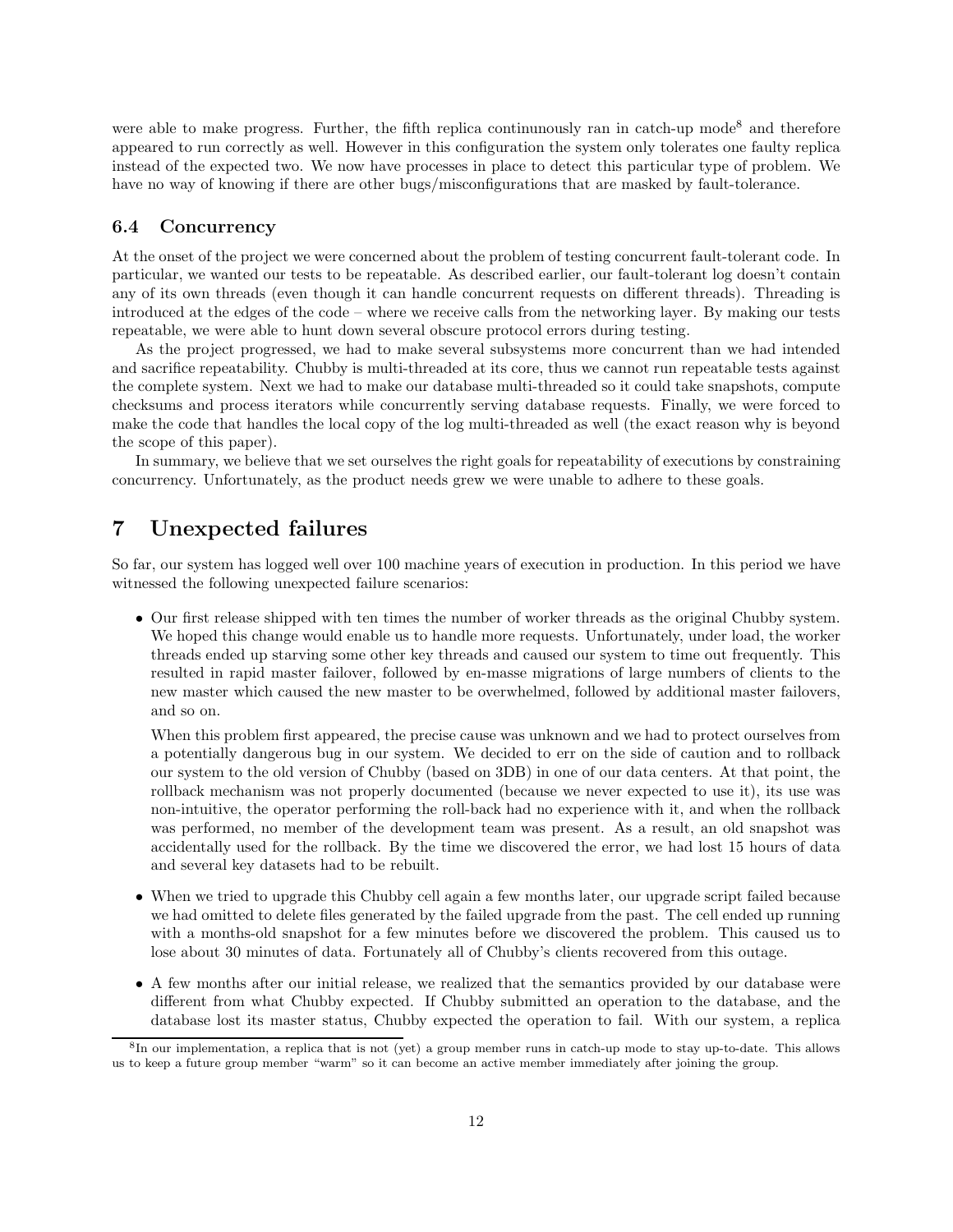could be re-installed as master during the database operation and the operation could succeed. The fix required a substantial rework of the integration layer between Chubby and our framework (we needed to implement epoch numbers). MultiOp proved to be helpful in solving this unexpected problem – an indication that MultiOp is a powerful primitive.

- As mentioned before, on three occasions we discovered that one of the database replicas was different from the others in that Chubby cell. We found this problem because our system periodically takes checksums of all replicas and then compares them.
- Our upgrade script which is responsible for migrating cells from the 3DB version of Chubby to the Paxos version has failed several times for a variety of reasons. For example, it once failed because a basic Google program was not installed on one of our cells.
- We have encountered failures due to bugs in the underlying operating system. For example in our version of the Linux 2.4 kernel, when we try to flush a small file to disk, the call can hang for a long time if there are a lot of buffered writes to other files. This happens immediately after we write a database snapshot to disk. In this case, we observed that it could take several seconds for the kernel to flush an unrelated small write to the Paxos log. Our workaround is to write all large files in small chunks, with a flush to disk after each small chunk. While this hurts the performance of the write slightly, it protects the more critical log writes from unexpected delays.

A small number of failures in 100 machine years would be considered excellent behavior for most production systems. However, we consider the current failure rate too high for Chubby and we have determined that we need to reduce it further.

Three of the failures occurred during upgrade (or rollback). Every time we encountered a problem during upgrade, we updated our upgrade script accordingly. Once a cell is upgraded, this type of failure will disappear.

Two of the failures were from bugs that have since been fixed. To reduce the probability of other bugs, we continue to improve and run the Chubby verification test outlined earlier.

Two of our unexpected problems relate to operator error during rollout of a new release and caused us to lose data. At Google, the day-to-day monitoring and management of our systems is done by system operators. While they are very competent, they are usually not part of the development team that built the system, and therefore not familiar with its intricate details. This may lead to the occasional operator error in unforseen situations. We now rely on carefully written and well-tested scripts to automate rollout and minimize operator involvement. As a result our most recent major release of Chubby was rolled out across hundreds of machines without incident, while serving life traffic.

One of the failures was due to memory corruption. Because our system is log-structured and maintains several days of log data and snapshots, it was possible to replay the database upto the exact point at which the problem appears. We were able to verify that our logs were correct and conclude that the memory corruption occurred from errant software or due to hardware problems. We added additional checksum data to detect this type of problem in the future and will crash a replica when it detects this problem.

### 8 Measurements

The initial goal of our system was to replace 3DB with our own database. Thus our system had to demonstrate equal or superior performance relative to 3DB. We measured the performance of a complete Chubby system (clients, server, including network latency) using our fault-tolerant replicated database. We also benchmarked this system against an identical system based on 3DB (see Table 1). For our tests, we ran two copies of Chubby on the same set of 5 servers (typical Pentium <sup>R</sup> -class machines). One copy of Chubby used our database while the other copy used 3DB. We ran Chubby clients on workstations to generate load on the servers. For our tests, we measured total system throughput. Each call includes the Chubby client, the network, the Chubby server and our fault-tolerant database. While this test underestimates the performance of our database, it gives a sense of the full system throughput of a system based on Paxos.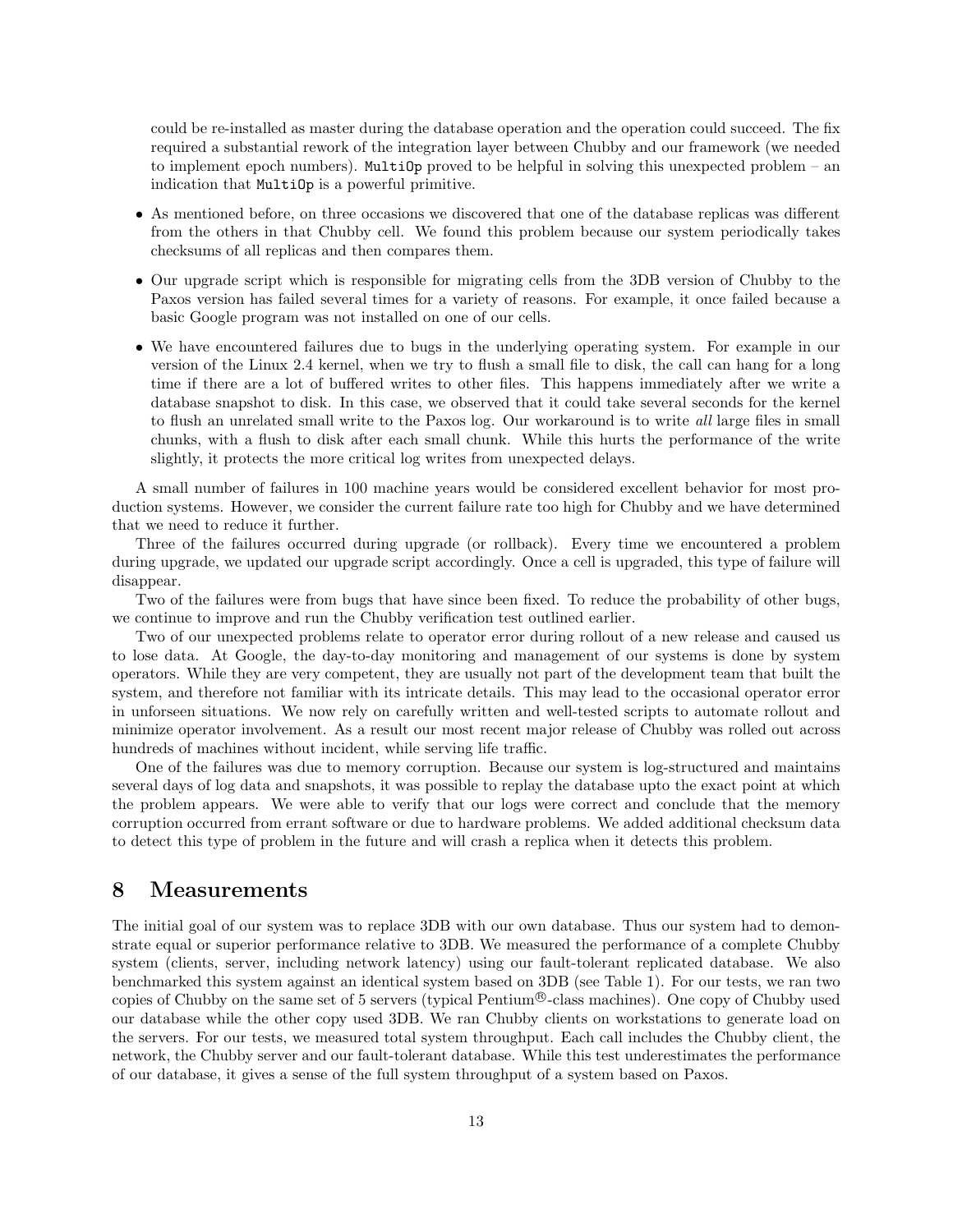| Test               | $#$ workers | file size | Paxos-Chubby          | 3DB-Chubby           | Comparison   |
|--------------------|-------------|-----------|-----------------------|----------------------|--------------|
|                    |             | (bytes)   | (100MB)               | (small database)     |              |
| Ops/s Throughput   |             | 5         | $91$ ops/sec          | $75 \text{ ops/sec}$ | 1.2x         |
| $Ops/s$ Throughput | 10          | 5         | $490 \text{ ops/sec}$ | $134$ ops/sec        | 3.7x         |
| $Ops/s$ Throughput | 20          | 5         | $640$ ops/sec         | $178$ ops/sec        | 3.6x         |
| $MB/s$ Throughput  |             | 8 KB      | $345$ KB/s            | $172$ KB/s           | 2x           |
| MB/s Throughput    | 4           | 8 KB      | 777 - 949 KB/s        | $217$ KB/s           | $3.6 - 4.4x$ |
| $MB/s$ Throughput  |             | 32 KB     | $672 - 822$ KB/s      | $338$ KB/s           | $2.0 - 2.4x$ |

Table 1: Comparing our system with 3DB (higher numbers are better).

Even though read requests to Chubby dominate in practice, we designed our tests to be write intensive. This is because read requests are completely handled on the master, which typically has a lease, and do not exercise the Paxos algorithm.

In our test, each worker repeatedly creates a file in Chubby and waits for Chubby to return before creating the file again. Thus each operation makes one write call to the underlying database. If the contents of the file are small and there is a single worker, the test measures the latency of the system. If the contents of the file are large, the test measures the throughput of the system in MB/s. By using multiple concurrent workers, we were also able to measure the throughput of the system in submissions/s.

All tests with more than one worker show the effect of batching a collection of submitted values. It should be possible to achieve some speedup with 3DB by bundling a collection of updates in a database transaction. The last two throughput tests show the effect of taking snapshots. This system was configured to take a snapshot whenever the replicated log size exceeded 100 MB. In these two tests, the system takes snapshots roughly every 100 seconds. When taking a snapshot, the system makes another copy of the database and writes it to disk. As a result, its performance temporarily drops off.

Our system is by no means optimized for performance, and we believe that there is a lot of room to make it faster. However, given the performance improvement over 3DB, further optimizations are not a priority at this time.

# 9 Summary and open problems

We have described our implementation of a fault-tolerant database, based on the Paxos consensus algorithm. Despite the large body of literature in the field, algorithms dating back more then 15 years, and experience of our team (one of us has designed a similar system before and the others have built other types of complex systems in the past), it was significantly harder to build this system then originally anticipated. We attribute this to several shortcomings in the field:

- There are significant gaps between the description of the Paxos algorithm and the needs of a real-world system. In order to build a real-world system, an expert needs to use numerous ideas scattered in the literature and make several relatively small protocol extensions. The cumulative effort will be substantial and the final system will be based on an unproven protocol.
- The fault-tolerance computing community has not developed the tools to make it easy to implement their algorithms.
- The fault-tolerance computing community has not paid enough attention to testing, a key ingredient for building fault-tolerant systems.

As a result, the core algorithms work remains relatively theoretical and is not as accessible to a larger computing community as it could be. We believe that in order to make a greater impact, researchers in the field should focus on addressing these shortcomings.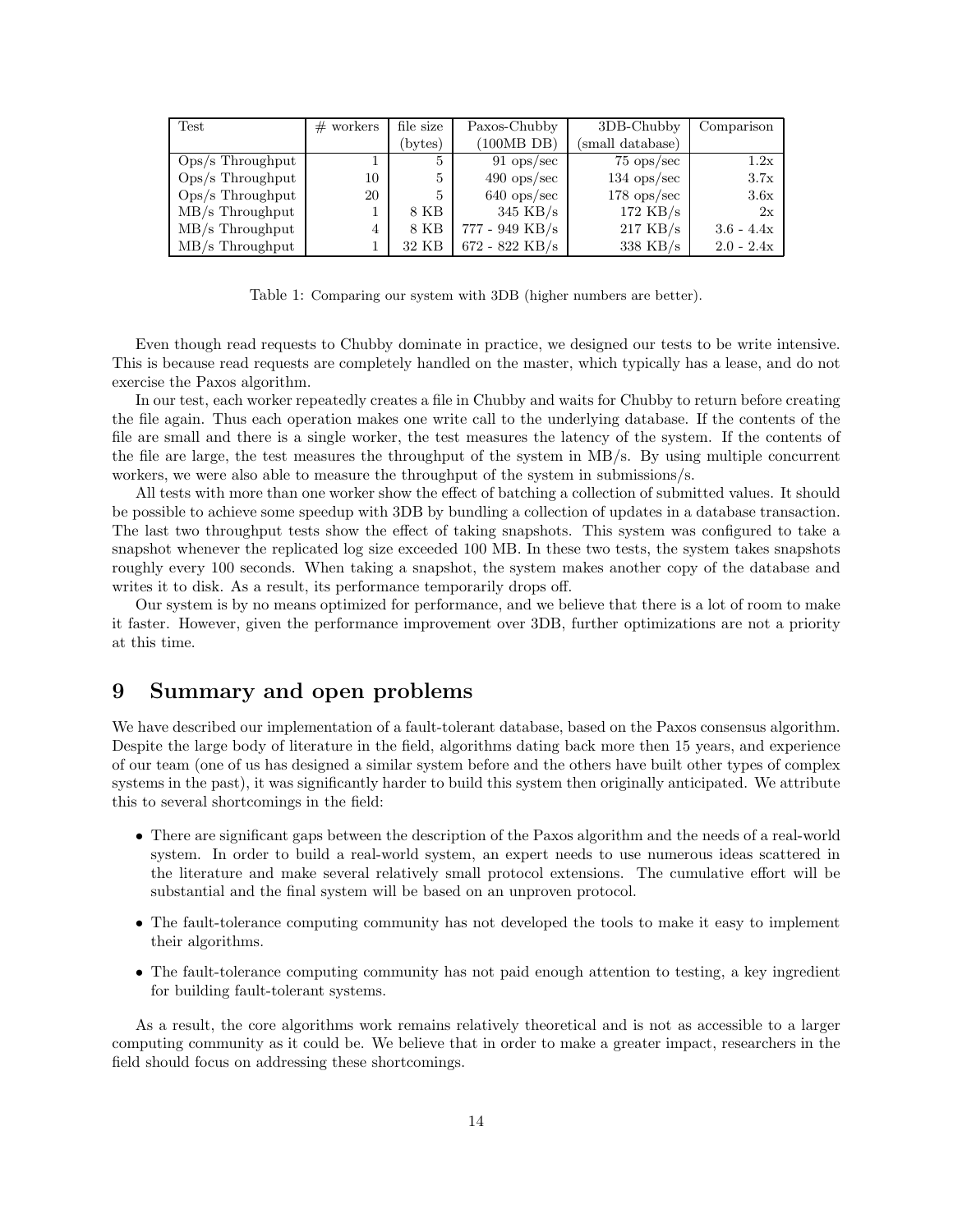In contrast, consider the field of compiler construction. Though concepts in that field are complex, they have been made accessible to a wide audience. Industrial-strength parsing tools such yacc [6] appeared not too long after the theory of parsing was well-understood. Not only are there now many front-end tools such as ANTLR [15] or CoCo/R [13]; but there are also tree-rewriting tools helping with optimizations and instruction selection, assemblers helping with binary code generation, and so forth. Thus, in this area of software engineering, an entire family of tools has emerged, making the construction of a compiler significantly easier or at least less error-prone. Disciplines within the field of compiler construction, such as parsing, which were once at the cutting edge of research, are now considered "solved" and are routinely taught at the undergraduate level in many schools.

It appears that the fault-tolerant distributed computing community has not developed the tools and know-how to close the gaps between theory and practice with the same vigor as for instance the compiler community. Our experience suggests that these gaps are non-trivial and that they merit attention by the research community.

### 10 Acknowledgments

Many people at Google helped us with this project. Mike Burrows who implemented Chubby suggested that we replace 3DB with a Paxos-based system. He and Sharon Perl reviewed our designs and provided excellent feedback. They introduced us to the mechanism for handling disk corruptions and suggested that we implement master leases. Michal Cierniak ported the original state machine compiler from Perl to  $C_{++}$ and made substantial modifications (it is now being used elsewhere at Google as well). Vadim Furman helped us write the Chubby verification test. Salim Virji and his team were responsible for the roll-out of our system across Google data centers.

Mike Burrows, Bill Coughran, Gregory Eitzman, Peter Mckenzie, Sharon Perl, Rob Pike, David Presotto, Sean Quinlan, and Salim Virji reviewed earlier versions of this paper and provided valuable feedback.

### References

- [1] Burrows, M. The Chubby lock service for loosely-coupled distributed systems. In Proceedings of the 7th USENIX Symposium on Operating Systems Design and Implementation, pp. 335-350
- [2] Chang, F., Dean, J., Ghemawat, S., Hsieh, W. C., Wallach, D. A., Burrows, M., Chandra, T., Fikes, A., AND GRUBER, R. E. Bigtable: A distributed storage system for structured data. In Proceedings of the 7th USENIX Symposium on Operating Systems Design and Implementation, pp. 205-218
- [3] CRISTIAN, F. Reaching agreement on processor-group membership in synchronous distributed systems. Distributed Computing 4, 4 (1991), 175–188.
- [4] GHEMAWAT, S., GOBIOFF, H., AND LEUNG, S.-T. The Google file system. In Proceedings of the 19th ACM Symposium on Operating Systems Principles (Dec. 2003), pp. 29–43.
- [5] Gray, C., Cheriton, D. Leases: An efficient fault-tolerant mechanism for distributed file cache consistency. In Proceedings of the 12th ACM Symposium on Operating Systems Principles (1989), pp. 202–210.
- [6] JOHNSON, S. C. Yacc: Yet another compiler-compiler.
- [7] LAMPORT, SHOSTAK, AND PEASE. The byzantine generals problem. In Advances in Ultra-Dependable Distributed Systems, N. Suri, C. J. Walter, and M. M. Hugue (Eds.), IEEE Computer Society Press. 1995.
- [8] Lamport, L. The part-time parliament. ACM Transactions on Computer Systems 16, 2 (1998), 133–169.
- [9] LAMPORT, L. Paxos made simple.  $ACM SIGACT$  News 32, 4 (Dec. 2001), 18–25.
- [10] LAMPSON, B. W. How to build a highly available system using consensus. In 10th International Workshop on Distributed Algorithms (WDAG 96) (1996), Babaoglu and Marzullo, Eds., vol. 1151, Springer-Verlag, Berlin Germany, pp. 1–17.